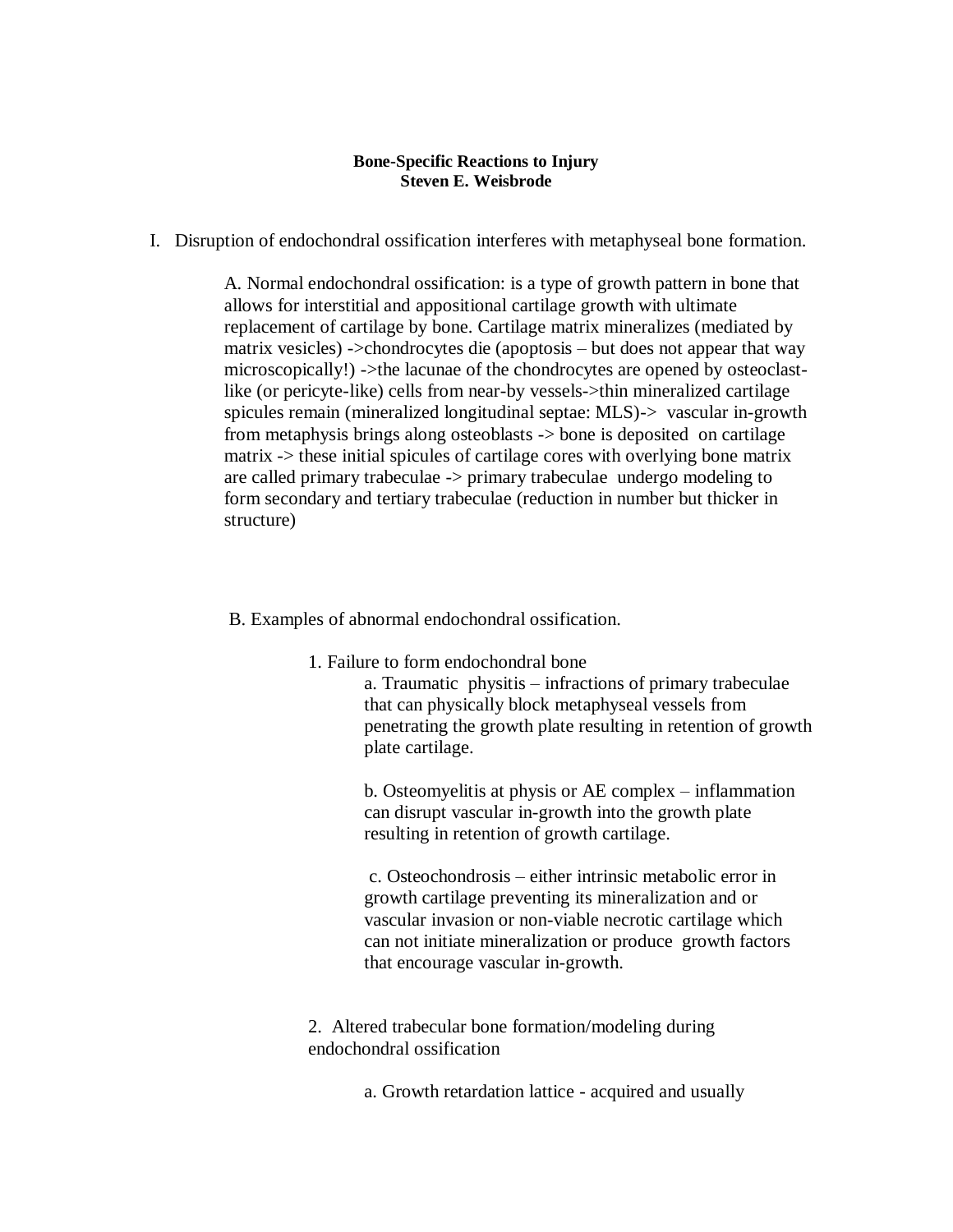temporary defect in osteoclasis resulting in band-like areas of primary trabeculae that do not model into secondary and tertiary trabecule (eg. BVD virus; CD virus).

b. Osteopetrosis – congenital defect in osteoclasis resulting in failure to model primary trabeculae into secondary trabeculae.

c. Growth arrest line – transverse trabeculation (formation of plates of bone in the metaphysis parallel to the growth plate without cartilage cores) due to cessation or slowing of longitudinal growth rate.

d. Osteochondromatosis – displaced/anomalous growth plate with subsequent mass effect due to normal endochondral ossification at an abnormal site.

- II. Bone will change its shape to adapt to altered mechanical use (modeling).
	- A. Modeling involves changing the shape or size of bone. Normal growth involves modeling. Modeling bone surfaces can undergo osteoclastic resporption or directly undergo osteoblastic bone formation without previous resorption (as is required in remodeling). Generally in modeling, formation occurs at sites of compression and resorption at sites of tension. Normal adaptive modeling is seen in patterns of trabecular bone which are aligned to adapt to the stress on the bone.

1. Ways in which bone might detect altered mechanical use. changes in electric currents in bone

> a. Piezoelectric forces – currents due to distortion of crystal (collagen lattice)

> b. Streaming potentials – currents due to fluid flow through narrow channels (canaliculi)

2. Osteoblasts have stretch receptors that alter calcium entry into the cell

B. Abnormal modeling – angular limb deformity. From the principles of modeling and adaptation to altered use, the thickness and the type of bone cellular activity on the concave and convex of each cortex can be predicted.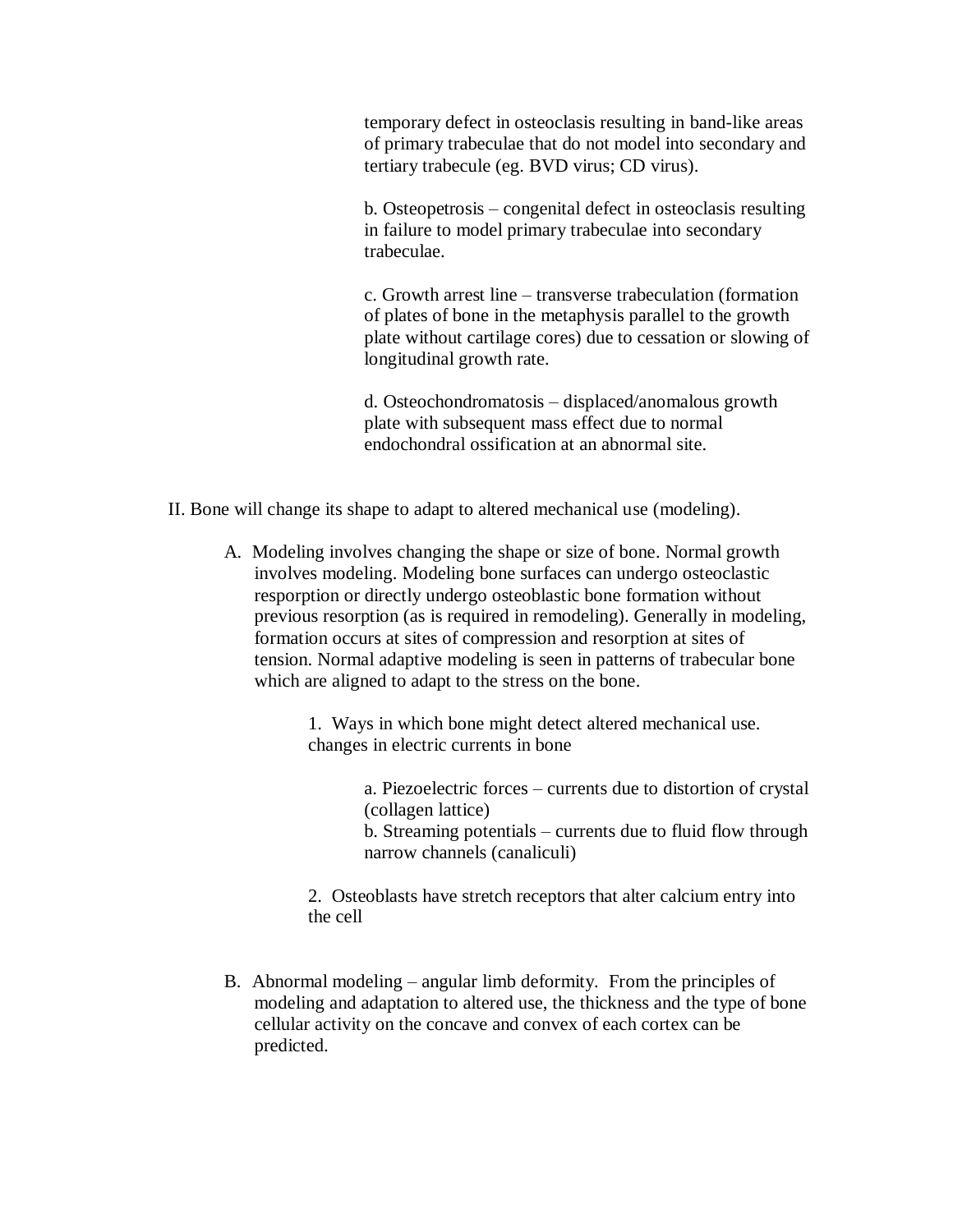III. Bone can change its mass by altering the rates of remodeling in response to systemic disease and altered mechanical use.

> A. Normal primary remodeling is the resorption of the bone deposited during growth and replacing it with adult bone. The bone completed at the end of growth usually is not osteonal in the cortex and might be a mixture of woven and lamellar bone both in the cortex and in trabecular bone. Remodeling of bone follows a set sequence of events: activation, resorption, reversal, formation.

1. ACTIVATION of the bone for involves stimulation of inactive osteoblasts (also called lining cells) by substances like (but not limited to) PTH (parathyroid hormone). The inactive osteoblasts contract via activation of cytoskeleton and remove unmineralized collagen (lamina limitans) from the bone surface by release of collagenases. The activated osteoblasts secrete osteoclast differentiation factor [ODF] which binds to the receptor [RANK] on osteoclasts and stimulates osteoclasts to RESORB bone. Osteoblasts can inhibit the effect of ODF by secretion of the soluble blocking protein osteoprotegerin.

2. RESORPTION of bone initially is by osteoclasts by release of hydrogen ions (acid) produced in the cell as carbonic acid which dissolves the mineral and proteolytic lysosomal enzymes which dissolve the matrix. It has been suggested that completion of the resportion is by mononuclear cells that might be even be of osteoblastic lineage!!!

3. The inhibition of resorption and initiation of formation at the resorption site is called REVERSAL. This is likely under the stimulation of non-collagenous bone matrix proteins such as the cytokine TGF beta. The front on at which the reversal takes place is called a cement line. The new bone that is deposited at the resorption site once the reversal begins is NOT in direct contact with the adjacent preexisting bone but is separated by a very narrow gap called a cement line. Cement lines are collagen poor, proteoglycan rich, and mineral rich sleeves that allow for slippage between remodeled units and possibly act as sumps to dissipate microcracks.

4. FORMATION is done by osteoblasts that fill in the excavated space with lamellar bone.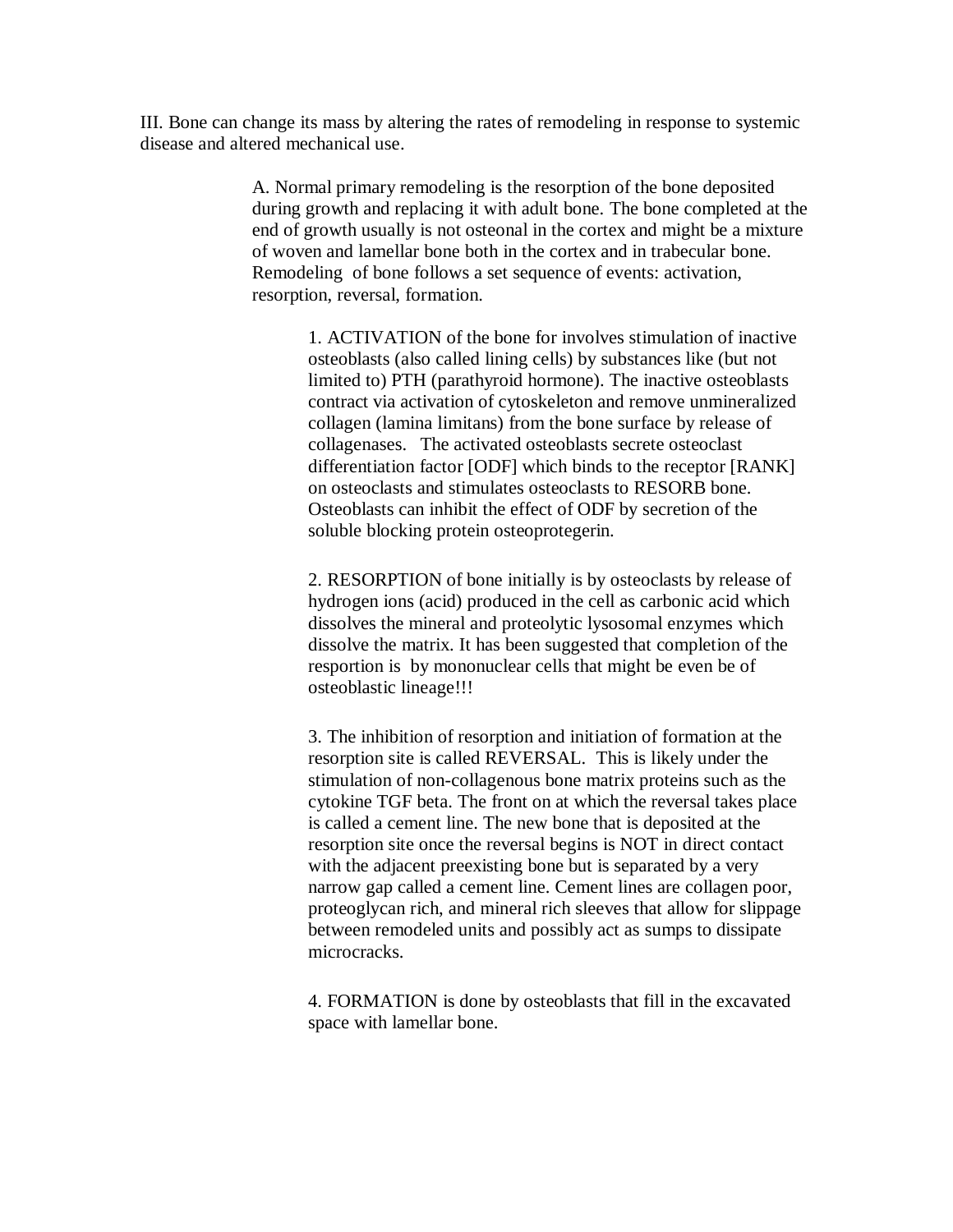B. Normal secondary Remodeling is the replacement of old bone by new bone (replace old BSUs and Osteons with new ones by the ARRF process as above. Secondary remodeling likely it is to repair microdamage (remove microcracks before they become full fractures) in the bone.

C. Examples of diseases of imbalanced remodeling.

1. Osteoporosis - hormonal/nutritional. In protein calorie malnutrition, the osteoporosis might be due mostly to NORMAL R and DECREASED F. In postmenopausal osteoporosis the initiating factor might be decreased NORMAL suppression of R (loss of estrogen allows "normal" R signals to go unhibited). This allows for INCREASED AF with resultant more R sites at any one time. Unexplained DECREASED in F to completely fill the resorbed cavities likely also is important.

2. Osteoporosis – disuse. Analogous to pathogenesis of osteopenia due to estrogen loss. NORMAL mechanical inhibits R (mechanisms???). DECREASED mechanical releases the inhibition of R (mechanisms???) and there is INCREASED AF. The vigor of osteoblasts is reduced by unknown mechanisms. Modeling (or periosteal remodeling?) might play a larger role in osteopenia of multiple types.

3. Osteosclerosis - nutritional/hormonal. Presumably DECREASED AF but some agents (fluoride/vitamin D) might have anabolic effects at certain exposure levels.

4. Osteosclerosis - increased mechanical use. DECREASED AF. Modeling of periosteum?

IV. Repair bone/rapidly deposited bone is woven rather than lamellar

A. Woven bone is recognized by the disorderly arrangement of collagen fibers and the increased size and irregular shape of the osteocytes.

- 1. Trauma
- 2. Neoplasia
- 3. Inflammation.